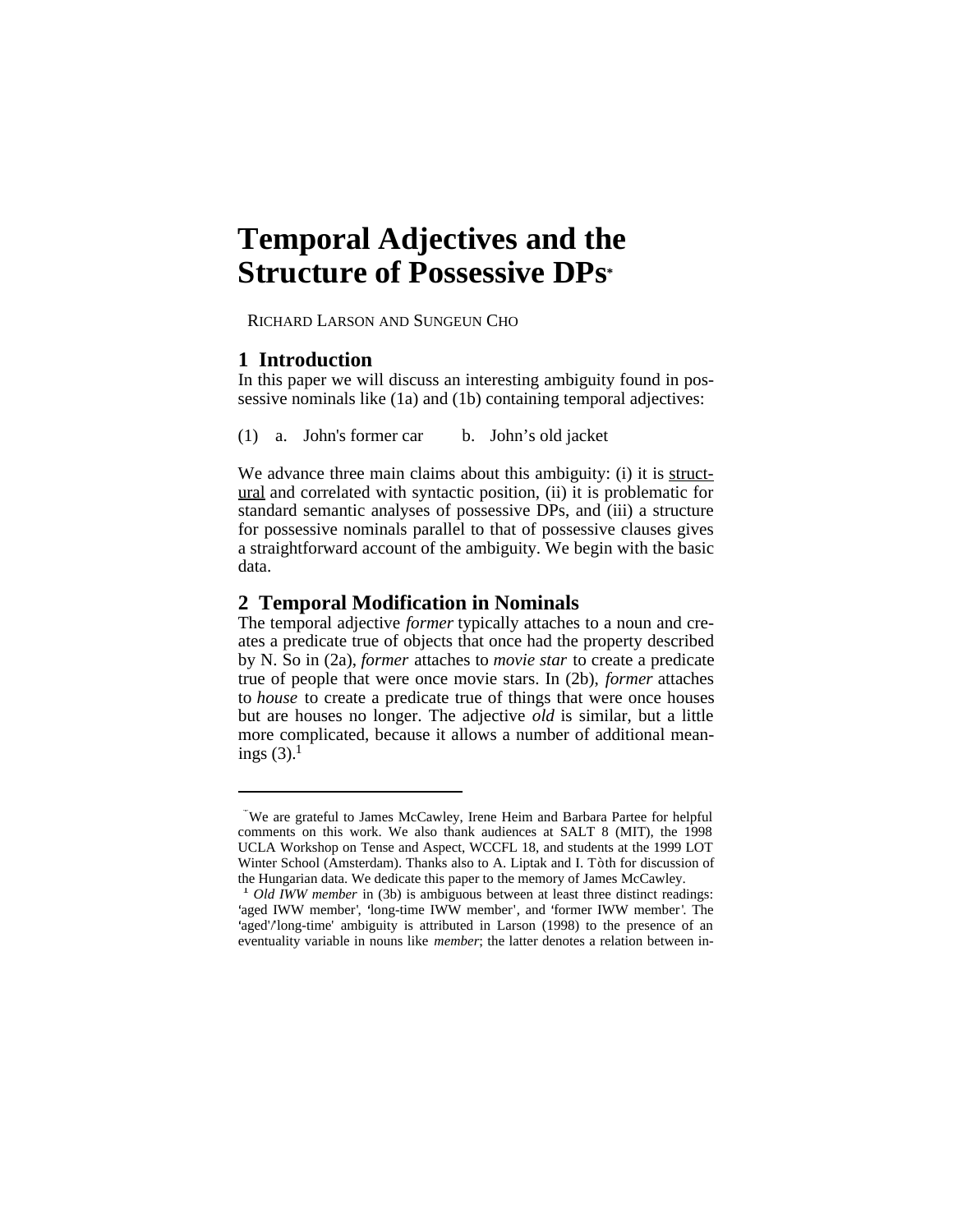- (2) a. John met a **former movie star**. b. That is a **former house**.
- (3) a. This is an **old power station**. b. Mary is an **old IWW member**.

Consider now the examples in (4) and (5), which show a temporal adjective in a possessive nominal:

#### (4) That is **John's former house**.

| a. John's $\&$ a former(house) | N-Modifying Reading    |
|--------------------------------|------------------------|
| b. former(John's $\&$ a house) | POSS-Modifying Reading |

## (5) This is **John's old car**.

- a. John's & old(car) N-Modifying Reading
- 

b. former(John's & a car) POSS-Modifying Reading

The phrase *former house* in (4) can be understood like *former house* in (2b). On this reading *John's former house* refers to an object that John now possesses and that was once formerly a house. Imagine us at the scene of a recent tornado, pointing out the effects of its destruction. We represent this reading schematically in (4a). But (4a) is not the most salient reading of *John's former house*. On its most salient reading, *John's former house* refers to the house that John formerly owned. Perhaps John does not own it any longer. It may not even be a house any longer. But at one time John owned it and it was a house. We represent this reading schematically in (4b). In this paper, we will use the term "N-modifying" to refer to the reading where the adjective modifies just the noun, as in (4a). And will use the term "POSS-modifying" to refer to the reading where the

dividuals  $x$  (members) and states  $e$  (states of membership). On the 'aged'-reading, *old* is predicated of x (the person is old); on the 'long-time'-reading, *old* is predicated of e (the state is old). See Larson (1998,1999) for details. Cf. also Partee (1997) and Taylor (1992).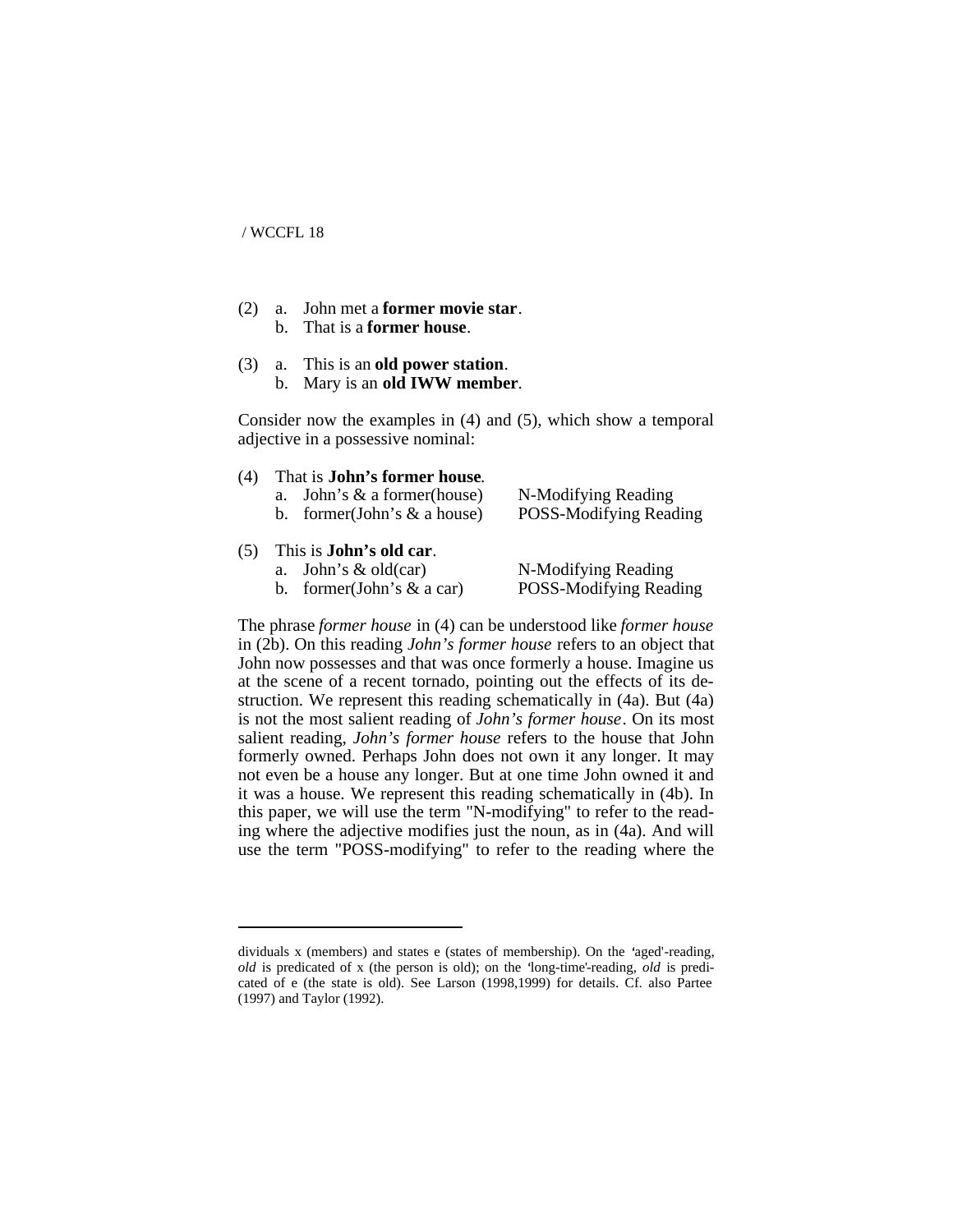adjective modifies the possession relation, as in (4b). <sup>2</sup> Example in (5) shows the same basic ambiguity as (4). *John's old car* can refer to an object that John possesses and that is an old car (N-Mod). *John's old car* can also refer to a car that John formerly owned (POSS-Mod). Note that under the POSS-Modifying reading of (5) there is no need for the car to be old in absolute terms. If John buys a late-model car and sells it, the car becomes his old car even if it is still quite new and in mint condition.

## **2.1 A Positional Correlate**

The N-/POSS-modifying readings show an interesting correlation with position in examples like (6a,b), containing two temporal adjectives:

- (6) a. John's new old car
	- b. John's old new car

Notice that (6a) only refers an old car that John has newly come to own. It does not refer to a new car that John used to own. By contrast (6b) has the opposite sense: it refers to a new car that John used to own, not to an old car that John has newly acquired. So in a sequence of two temporal adjectives (A1, A2), the first adjective must be understood as POSS-modifying, and the second as N-modifying:

$$
\begin{array}{cc}\n(7) & \mathbf{XP's} & \mathbf{A1} & \mathbf{A2} & \mathbf{N} \\
\mathbf{POSS-mod} & \mathbf{N-mod}\n\end{array}
$$

This suggests that the semantic ambiguity of (6a,b) might be due to a structural ambiguity that we cannot directly observe. Specifically, it suggests that on the POSS-Modifying reading of (6a,b), the adjec-

 $\overline{2}$  Although we concentrate here on temporal modifiers, the N-/POSS-modifying ambiguity is also found with intensional adjectives like *alleged, purported* and *putative*, as pointed out to us by Chris Barker. Thus *John's alleged crimes* can refer either to actions by John that are alleged to be crimes (N-modifying), or to crimes that are alleged to be John's (POSS- modifying). Similarly for *John's purported child* and *my putative forgeries*.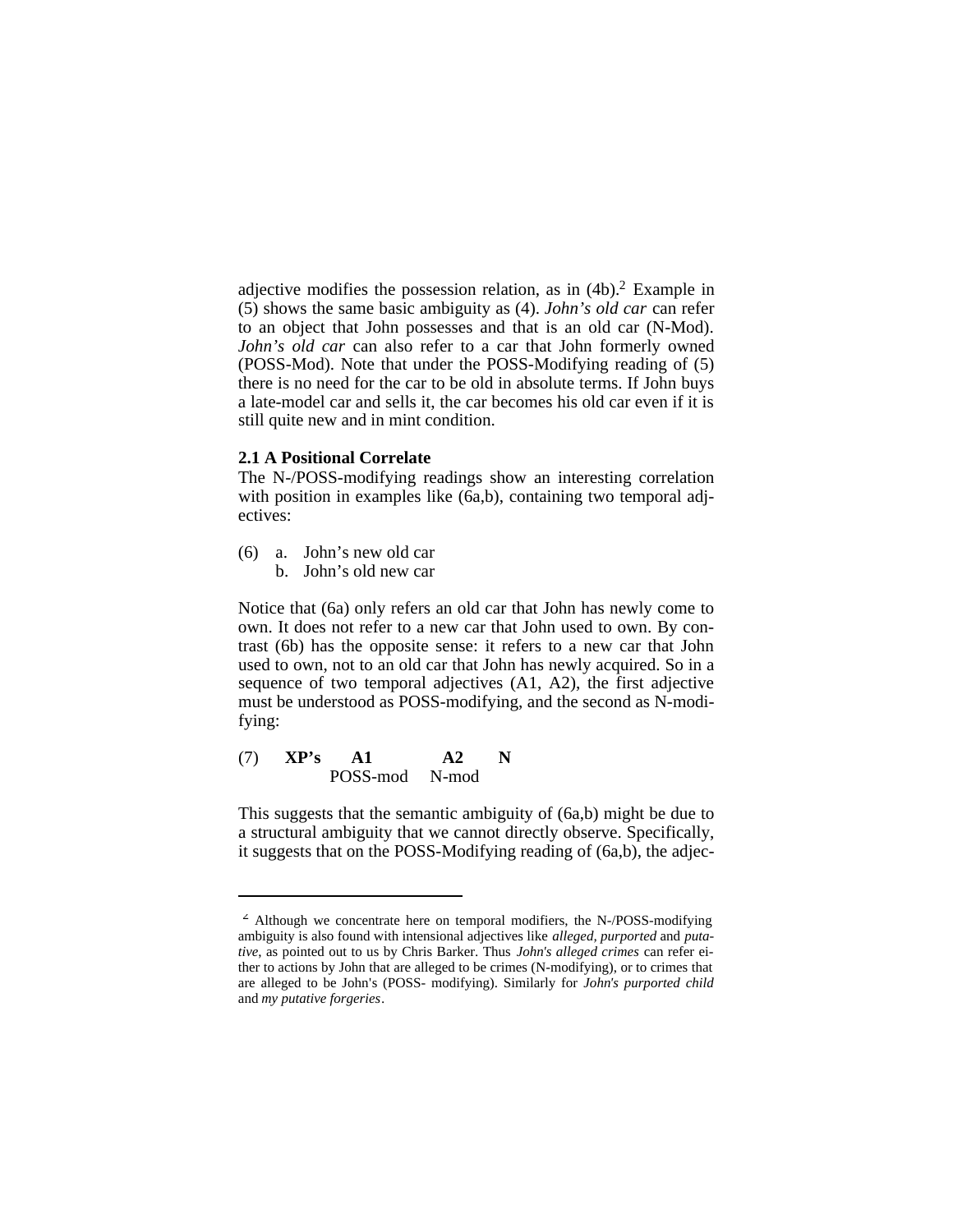tive is in the position of A1, whereas on the N-Modifying reading, the adjective is in the position of A2 $(8)$ :

- (8) **XP's A1 A2 N**  a. John's old car "the car John formerly possessed"
	- b. John's old car "the car John possesses that is old"

With no intervening material we would be unable to see the positional difference.

### **2.2 The N- /POSS-Modifying Ambiguity Elsewhere**

Data parallel to those in English are found in other languages as well. Korean examples like (9) show the same ambiguity as English. There is an N-modifying reading and a POSS-modifying reading.

| (9) John-uy yeys cha         |                        |
|------------------------------|------------------------|
| John-POSS old car            |                        |
| a. John's $\&$ old(car)      | N-Modifying Reading    |
| b. former(John's $\&$ a car) | POSS-Modifying Reading |

Korean also can iterate temporal adjectives, and shows the same correlation between position and interpretation found in English. The examples in  $(10)$  are exactly parallel to those in  $(6)$ . The first adjective is POSS-modifying and the second is N-modifying:

| (10) |                 | POSS-mod N-mod                                |      |     |
|------|-----------------|-----------------------------------------------|------|-----|
|      | a. John-uy say  |                                               | yeys | cha |
|      | John-GEN new    |                                               | old  | car |
|      |                 | 'the old car that John has newly come to own' |      |     |
|      | b. John-uy yeys |                                               | say  | cha |
|      | John-GEN old    |                                               | new  | car |
|      |                 | 'the new car that John formerly owned'        |      |     |

This pattern is also seen when Korean temporal adjectives permute with color adjectives like *palan*, 'blue' (11), and quantity predicates like *modun*, 'all' (12):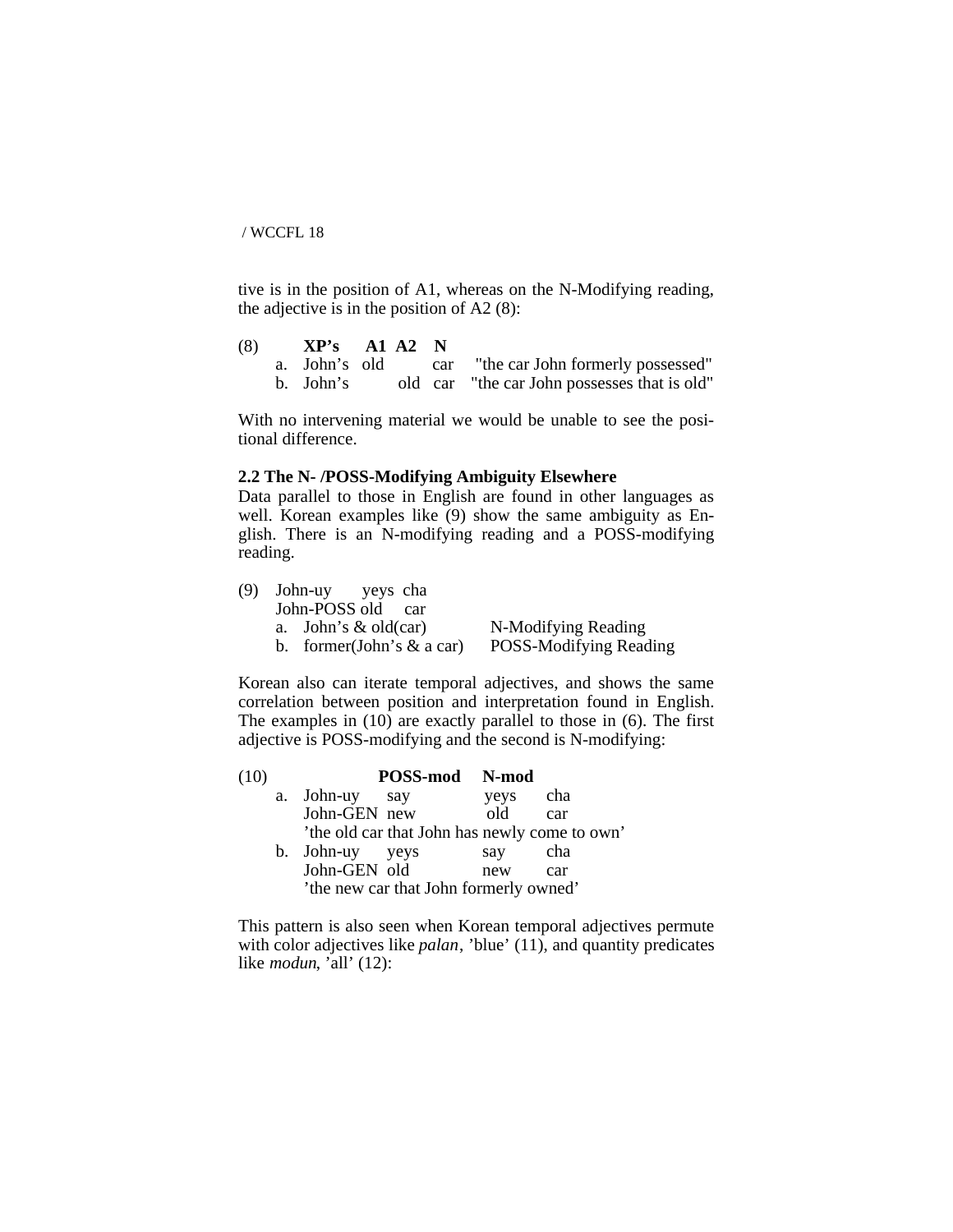| $(11)$ a. John-uy palan say cha                            |  |  |  |  |  |
|------------------------------------------------------------|--|--|--|--|--|
| John-POSS blue new car                                     |  |  |  |  |  |
| 'the car of John's that is blue and that is a new model'   |  |  |  |  |  |
| b. John-uy say palan cha                                   |  |  |  |  |  |
| John-POSS new blue car                                     |  |  |  |  |  |
| 'the car that John has newly come to own and that is blue' |  |  |  |  |  |
| (12) a. John-uy modun say cha                              |  |  |  |  |  |
| John-POSS every new car                                    |  |  |  |  |  |
| 'All of John's new-model cars'                             |  |  |  |  |  |
| b. John-uy say modun cha                                   |  |  |  |  |  |

John-POSS new every car 'All of the car's John has newly come to own'

Both adjective orderings are possible. But note that when the color or quantity adjective comes first and *say* is in second position, only an N-Modifying reading is possible. When the temporal adjective comes first, a POSS-Modifying reading is possible.

The N-modifying/POSS-modifying ambiguity is also seen in the Salishian language Halkomelem. Burton (1997) notes that Halkomelem allows the past tense morpheme (-*elh*/-*alh*) to attach in nominals. <sup>3</sup> When it does the result is much like attaching English *former*. When the morpheme affixes in a non-possessive N, the result means 'former N'. When the morpheme affixes in a possessive nominal, it yields the N-modifying/POSS-modifying ambiguity (13):

|           |                                  |             | the dead dog'                                                                         |
|-----------|----------------------------------|-------------|---------------------------------------------------------------------------------------|
| the dog   |                                  | the dog-PST |                                                                                       |
|           |                                  |             | 'my broken pencil'                                                                    |
| my pencil |                                  |             | my pencil-PST <u>or</u> 'my former pencil'                                            |
|           |                                  |             | 'my destroyed coat'                                                                   |
| my coat   |                                  | my coat-PST | or 'my former coat'                                                                   |
|           | b.i. tel xeltel<br>c.i. tel kopú |             | $(13)$ a.i. te sqwemá: y ii. te sqwemá: y-elh<br>ii. tel xeltel-e<br>ii. tel kopú-elh |

<sup>3</sup> We are grateful to Matt Pearson for alerting us to this reference, and the parallels with the English modification data.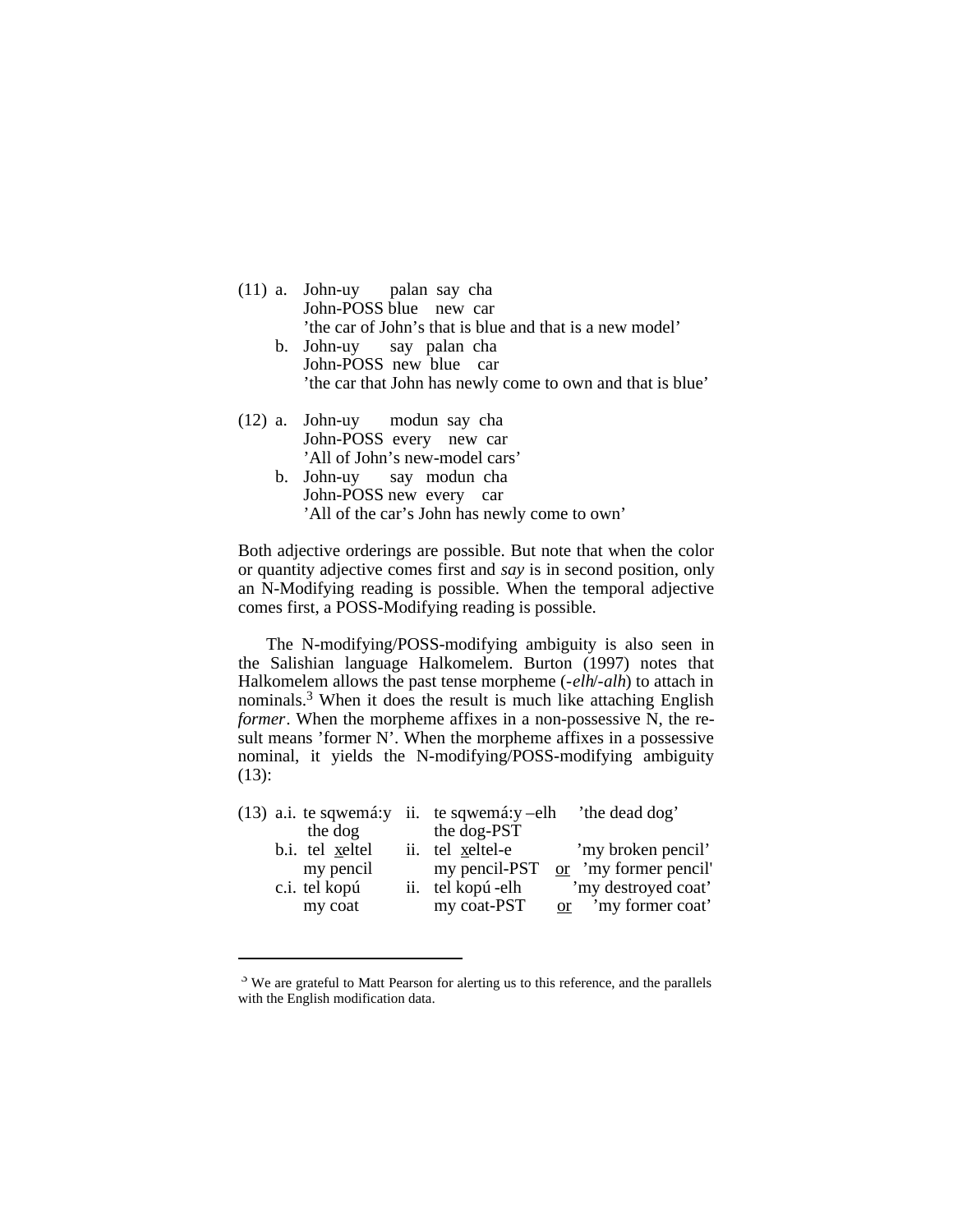# **3 A Challenge to Compositional Semantics**

The N- /POSS-modifying ambiguity poses an interesting challenge for compositional semantics. The schematic representations we've given for the ambiguity represent it as a matter of scope. Look back at  $(4)$ , repeated as  $(14)$ . On the N-modifying reading only N is in the scope of *former*. On the POSS-modifying reading, possession is in its scope as well.

- (14) That is John's former house.
	- a. John's & a **former**( house ) N-Modifying Reading
	- b. **former**( John's & a house ) POSS-Modifying Reading

In typical Montague Grammar analyses, possession is introduced in the interpretation of the genitive determiner. Consider (15) (cf. Barwise & Cooper (1981), Cooper (1983), Engdahl (1986)).

(15) *John's*  $\Rightarrow \lambda Q \lambda P \exists x \forall y [[[Q(y) \& POSS(j, y)] \leftrightarrow y = x] \& P(x)]$ 

But this places *POSS* outside the scope of any adjective. Adjectives combine with nouns. The determiner combines with their result. So by the time *John's* is combined, an adjective like *former* has already been put together with N. *POSS* falls outside the semantic scope of *former*, permitting only a N-Modifying reading:

| (16) |                                                     |  |        |  |                                      |
|------|-----------------------------------------------------|--|--------|--|--------------------------------------|
|      | POSS is                                             |  |        |  |                                      |
|      | introduced $\rightarrow$ <b>John's former house</b> |  |        |  | <i>former</i> has                    |
|      | up here!                                            |  |        |  | only N in                            |
|      |                                                     |  | former |  | <b>house</b> $\leftarrow$ its scope! |

These results suggest that to capture the POSS-Modifying reading we need to extract the interpretation of *POSS* from the interpretation of *John's* and introduce it "lower" in the structure or derivation. There are a number of ways we could do this.

We could allow *POSS* to be added to the meaning of the adjective (so that *former* can optionally mean 'formerly possessed by x'). Rule 1 below pairs adjectives like *former* with counterparts that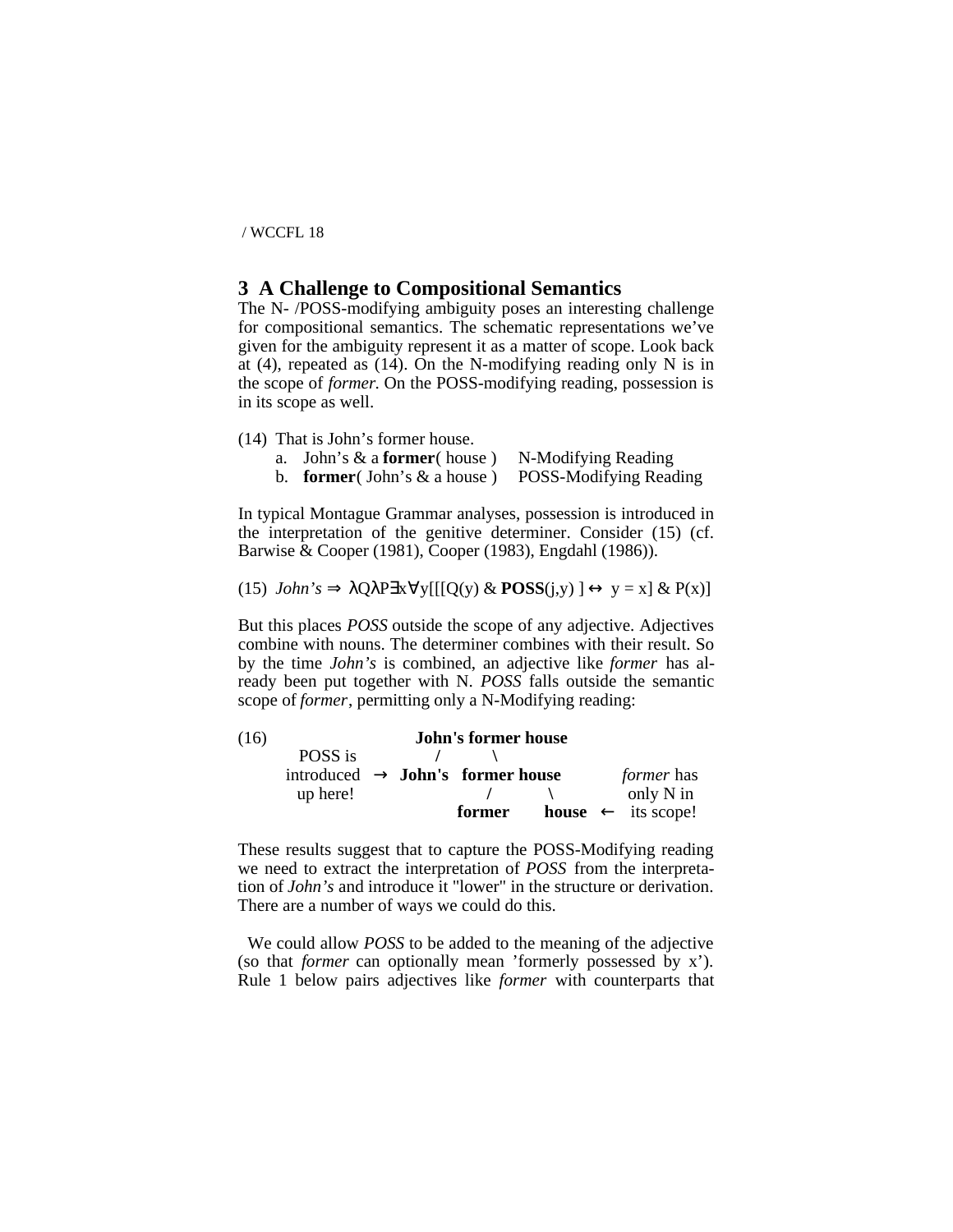contain *POSS*.

**Rule 1**: If  $\delta \in PCN/CN$ , then  $F_{1001}(\delta) \in PCN/CN$ , and  $F_{1001}(\delta) = \delta$ **Translation**:  $\lambda P[\delta'(\Lambda y | \text{POS}(x, y) \& P\{y\}])$ 

Alternatively we could allow *POSS* to be incorporated into the meaning of Ns (so that *house* can optionally mean "house possessed by x'). Rule 2 pairs nouns like *house* to counterparts containing *POSS* (cf. Partee & Borschev (1998)):

**Rule 2**: If  $\delta \in P_{CN}$ , then  $F_{1002}(\delta) \in P_{CN}$ , and  $F_{1001}(d) = \delta$ **Translation**:  $\lambda y [POSS(x,y) \& \delta'(y)]$ 

Neither of these moves is attractive, however. POSS-Modifying readings arise specifically in possessive nominals; (4) has a POSS-Modifying reading, but (2b) doesn't:

- (4) John's former house
- (2b) That is a former house.

If the A or N can optionally incorporate the *POSS* relation, then why don't we find the ambiguity in simple DPs like *a former house*? The ambiguity seems to involve possessives in particular. These moves lose that connection.<sup>4</sup>

# **4 Possessive Sentences and Possessive DPs**

Temporal modifiers in possessive sentences offer a useful model for thinking about temporal modifiers in possessive nominals. Compare the possessive nominal (4) (repeated below) to the sentential possessives in  $(17a,b)$ :

<sup>4</sup> Examples like *A former student (is in your office)* may seem at first a counterexample to the claim that POSS-modifying readings require a possessive nominal; this NP can refer to an indidual who is currently a student, and where *former* modifes the possession relation. We attribute this reading to the relationality of the noun, which (in effect) licenses an implicit possessive phrase "of X's". *A former student* is analyzed as underlyingly *a former student of X's* and *former* modifies the possession relation. We discuss these constructions in a longer version of this paper in preparation.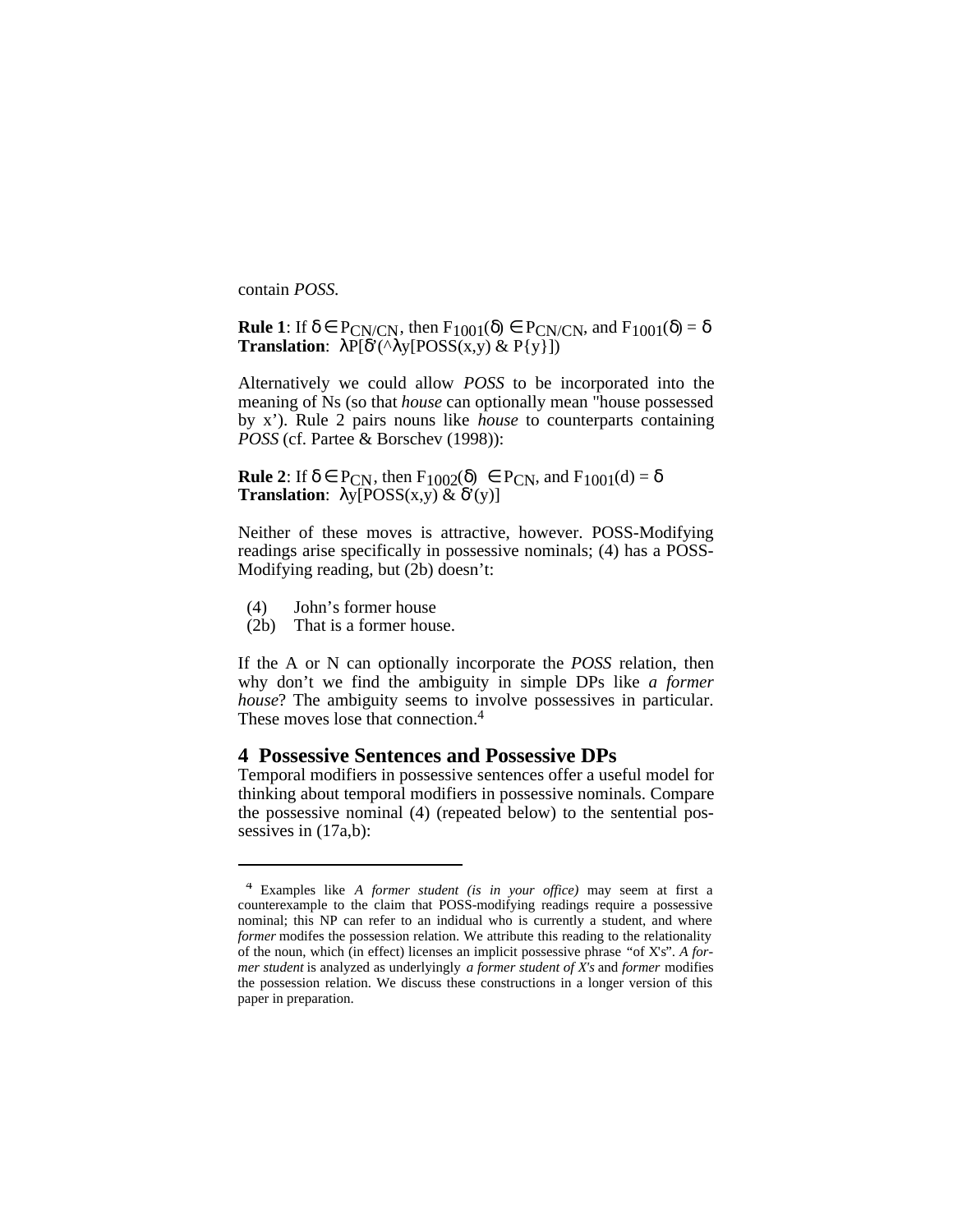(4) John's former house

|  | $(17)$ a. John |                                   |  | has a <b>former</b> $\lceil_{\mathbf{N}}$ house $\rceil$ |
|--|----------------|-----------------------------------|--|----------------------------------------------------------|
|  |                | b. John <b>formerly</b> [yp had a |  | house 1                                                  |

Ignoring the morphological difference between the adverb *formerly* and the adjective *former*, note that (17a,b), taken together, express basically the same pair of meanings found with (4). In one case the temporal adjunct modifies the common noun (17a), and in the other it modifies the possession relation (17b). Note further that there is a correlation between reading and position analogous to that found in the nominal case. In (17), as in (6), the right-hand temporal element (*former*) is N-Modifying whereas the left-hand temporal element (*formerly*) is POSS-Modifying.

In the sentential examples, the source of two readings and their correlation with structure is straightforward. There are two possibilities for modification because there are two, distinct, modifiable phrases in the tree: VP and N. The reason why the left-hand temporal is POSS-Modifying and why the right-hand temporal is N-Modifying is also clear. English modifiers typically precede the phrases they modify. Therefore, since N is located inside the possessive VP, a modifier of the N will always come inside, and to the right of, a modifier of the possessive VP (18):

(18) **formerly**  $[\text{vp} \dots \text{former } [\text{N} \dots]$ <br>P-mod  $[\text{N} \mod]$ N -mod

Given the parallels between temporal modification in possessive sentences and nominals it is attractive to try to assimilate the two. We're led to view the behavior of temporals in possessive nominals as arising from an articulated structure like that in possessive clauses - one that offers similar possibilities for modification. Below we consider the structure of possessive constructions, and explore an extension of this structure to possessive nominals. With these results, we then come back to the modification facts.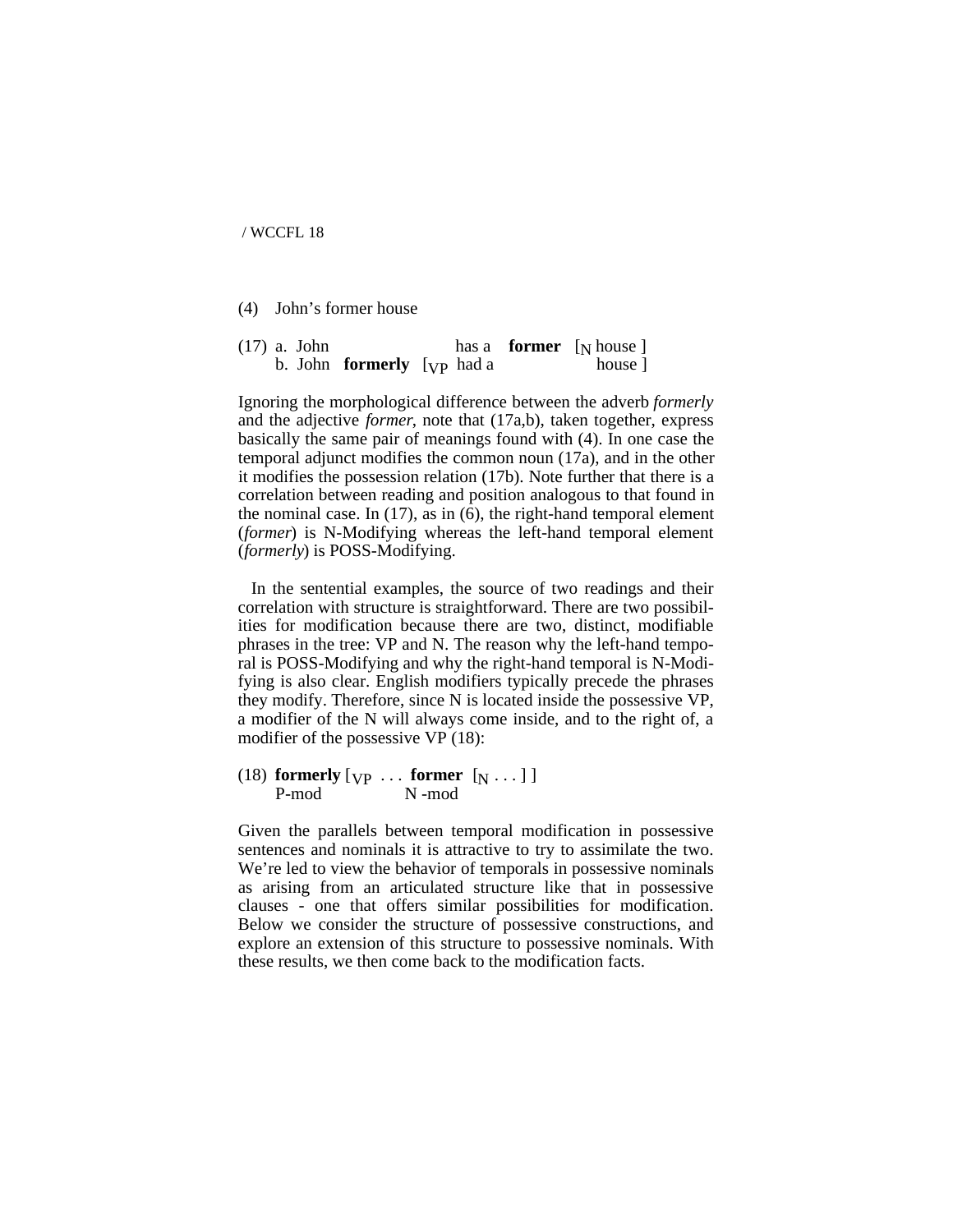#### **4.1 The Structure of Possessive Clauses**

Recent work in syntax has explored the idea that possessive constructions actually represent a form of "disguised" locative. Following ideas by Benveniste (1966) and Filmore (1968), Freeze (1992) proposes that possessive *have* constructions like *John has a car* are composed underlyingly from the copula *be* and a locative preposition, here represented as *to*. <sup>5</sup> The copula selects PP, which contains two arguments: a theme (*a car*) and a location (*to John*) (19a). The surface form of the possessive is derived by first raising the object of *to* to the spec of IP (19b). The locative preposition then incorporates into *be* as in (19c). *Have* is analyzed as the "spell-out" of the *to+be* complex:

(19) a.  $[p e]$   $[p b]$   $[pp]$   $[qp a car]$   $[p' to [pp]$   $[John]]$ ]  $\left[$  [IP  $\left[$   $DPI$  John $\right]$   $\left[$   $\Gamma$  be  $\left[$   $PPI$   $\left[$   $DPI$   $\right]$   $\alpha$  car $\left[$   $\left[$   $\Gamma$   $\right]$  to  $t_1$   $\left[$   $\right]$   $\left[$  |\_\_\_\_\_\_\_\_\_\_\_\_\_\_\_\_\_\_\_\_\_\_\_\_\_| c.  $[p \text{ [pp1 John]} [r \text{ to}_2 \text{-be} [pp \text{ [pp a car]} [p \text{ t}_2 \text{ t}_1]]]]$ |\_\_\_ *TO+BE* =*HAVE*\_\_\_\_|

Freeze argues for this analysis based on persistent and widespread homologies that hold among locative, possessive and existential constructions in the world's languages. He cites many triples like those in (20) and (21), from Hindi and Finnish (respectively):

(20) a. mai bhaarat-mee thaa. I India-in COP-SG.MASC.PAST 'I was in India' b. laRkee-kee paas kuttaa hai boy.OBL.-GEN proximity dog COP-sg.MASC.PRES 'The boy has a dog' c. kamree-mee aadmii hai room-in man COP-sg.MASC.PRES 'There is a man in the room'

<sup>5</sup>See also den Dikken (1996), Hoekstra (1994), Gueron (1995) and Kayne (1993), among others.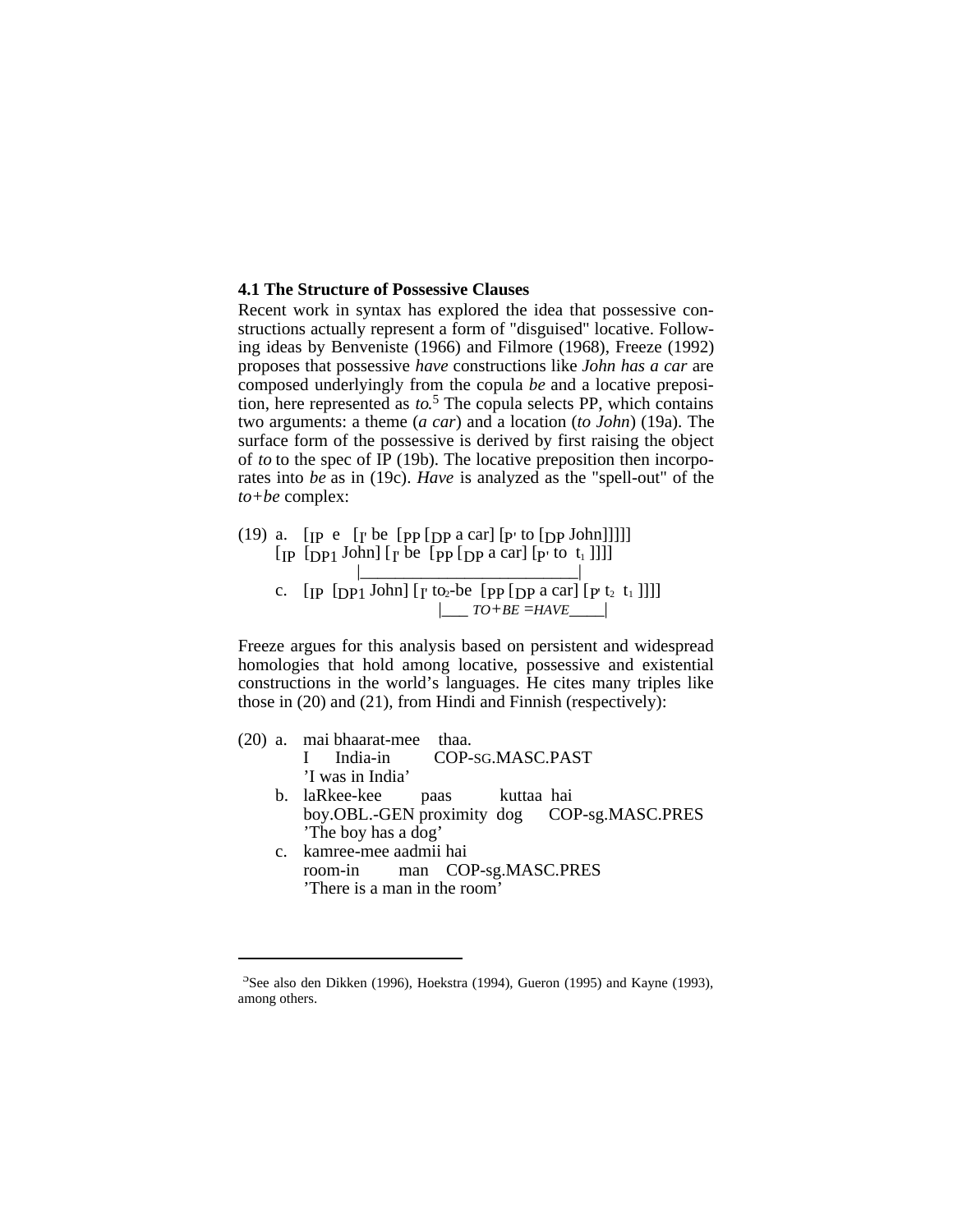- (21) a. mies on huonee-ssa man.NOM is room-inessive 'The man is in the room'
	- b. Liisa-lla on mies Lisa-adessive COP(LOC) man 'Lisa has a husband'
	- c. pöydlä-llä on kynä table-adessive COP(LOC) pencil 'There is a pencil on the table'

#### **4.2 The Structure of Possessive Nominals**

We will not discuss the Freeze analysis further here, but will simply assume its basic correctness and build from it. We want to pursue the idea that possessive nominals, like possessive clauses, are a form of locative construction with a similar derivation.

Following Abney (1987) and others, suppose that argument nominals are in fact "DPs", with category D formally parallel to I. Suppose further, following standard semantic views, that possessive nominals are definite descriptions (Barwise and Cooper (1981), Neale (1990)). Then *John's car* might be assigned the underlying clause-like structure in (22a), containing an abstract definite determiner *THE* in a position parallel to *be* in a sentential possessive, and also containing the locative PP. As in the sentential case, the object of the locative P (*John*) raises to the spec position of DP (22b). The locative preposition then incorporates into the definite determiner. For concreteness, we will assume that the *to+THE* aggregate spells out as *'s*, which subsequently cliticizes to the DP subject  $(22c)$ :

(22) a.  $[pP e [D' THE [PP [NP car] [P' to [DP John]]]]]$ 

- b.  $[pp[DP1] John]]]]$   $[p'THE [pp [NP car] [p' to t_1]]]]$
- |\_\_\_\_\_\_\_\_\_\_\_\_\_\_\_\_\_\_\_\_\_\_\_\_\_\_\_\_\_| c.  $[pp [pp1 John] [D' to2-THE [pp [NP car] [p' t2 t_1]]]]$  $TO+THE = 'S$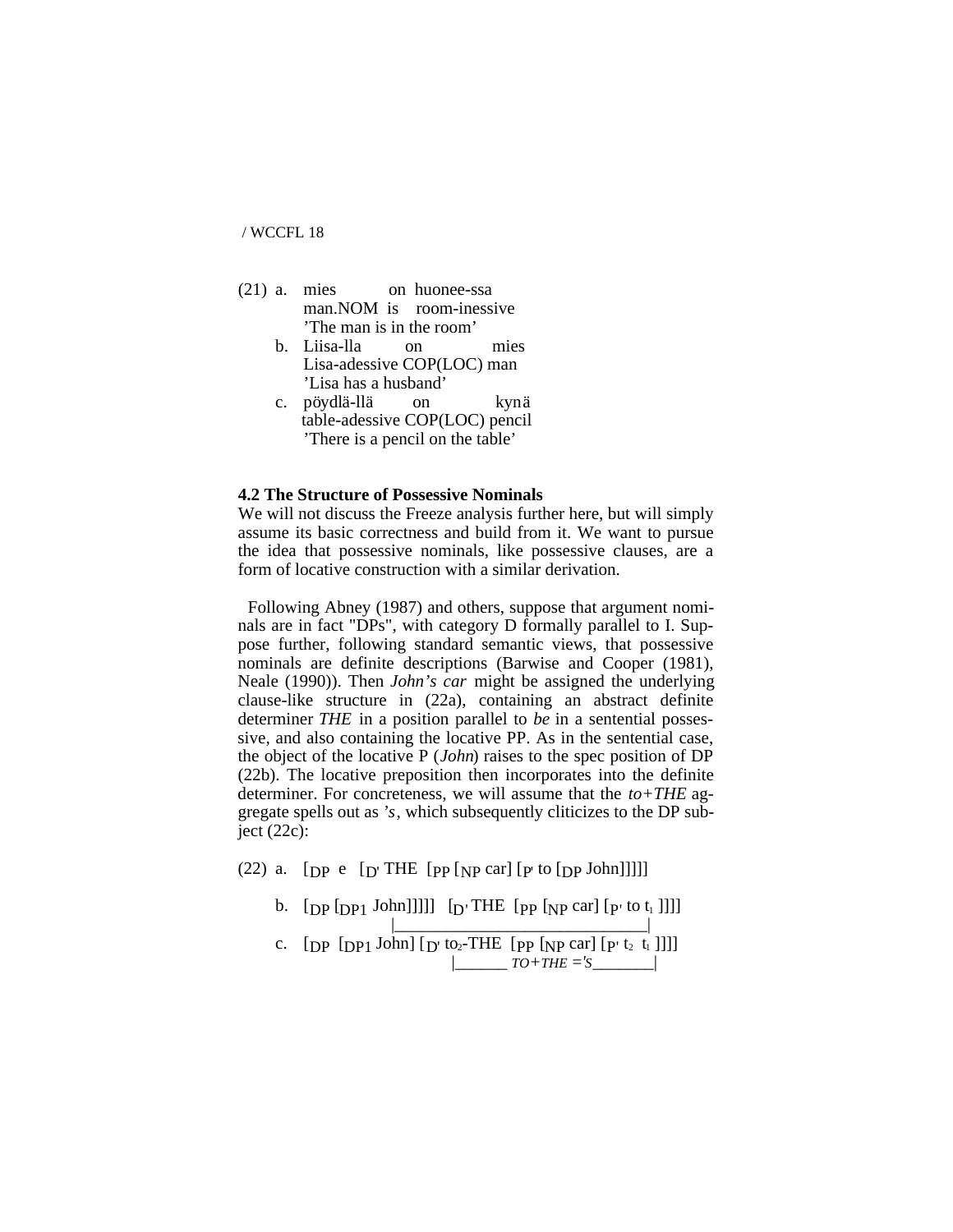# **5 Temporal Modification Again**

Let's return now to the issue of temporal adjectives in possessive DPs. It is not hard to see an in intuitive way that our syntax will offer scopal possibilities similar to that afforded by a sentential possessive. Consider the structures in (23a,b):

(23) a. [DP John's THE [PP [NP **former** car][P' TO t]]] (N-Mod) b. [DP John's THE **former** [PP [NP car ][P' TO t]]] (P-Mod)

In (23a) *former* modifies just the nominal (*car*), whereas in (23b) it modifies the entire PP (*a car TO John*).

This intuition can be made precise. Our analysis can be given the straightforward Montague Grammar-style interpretation presented (24)-(26). Without going through the details, we simply draw your attention to lines (27d) and (28d). These show the results for the N-Modifying and POSS-Modifying readings, respectively. Notice that in the first only **car'** is within the scope of **former**', whereas in the second, **former** 'has scope over POSS. These are the interpretations desired.

(24) a. 
$$
[P' P DP]
$$
  $\Rightarrow P'(\Delta P')$   
\nb.  $[NP N]$   $\Rightarrow N'$   
\nc.  $[PP NP P'] \Rightarrow \lambda x [NP'(x) \& P'(x)]$   
\nd.  $[D' DP P]$   $\Rightarrow D'(\Delta P'')$   
\ne.  $[DP John]$   $\Rightarrow j$   
\nf.  $[PTO]$   $\Rightarrow \lambda x \lambda y [POSS(x,y,)]$   
\ng.  $[N car]$   $\Rightarrow car'$   
\nh.  $[D THE]$   $\Rightarrow \lambda Q \lambda P \exists x \forall y [[Q(y) \leftrightarrow y = x] \& P(x)]$ 

25) a. [p' to *John*] 
$$
\Rightarrow
$$
  $\lambda x \lambda y [POSs(x,y)](J) \Rightarrow \lambda y [POSs(J,y)]$   
b. [NP *car*]  $\Rightarrow$  **car**  
c. [pp *car TO John*]  
 $\Rightarrow \lambda x [\lambda y [car'(y)](x) \& \lambda y [POSs(j,y)](x)]$   
 $\Rightarrow \lambda x [car'(x) \& POSs(j,x)]$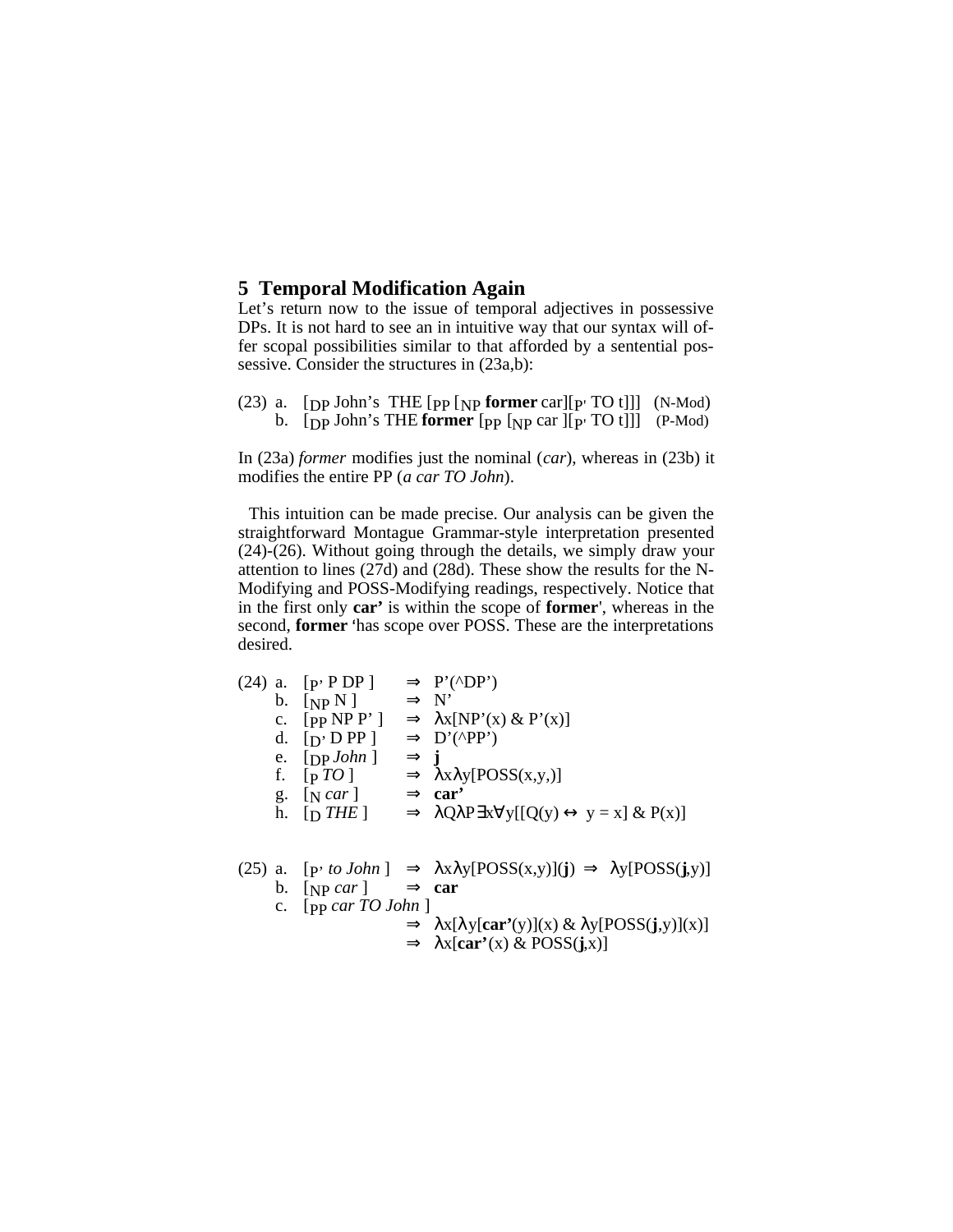d. 
$$
[D' THE car TO John] / [Dp John 's car]
$$

$$
\Rightarrow \lambda Q\lambda P \exists x \forall y [[Q(y) \leftrightarrow y = x] \& P(x)]
$$

$$
(\land x[car'(x) \& POSS(j, x)])
$$

$$
\Rightarrow \lambda P \exists x \forall y [[[car'(y) \& POSS(j, y)] \leftrightarrow y = x] \& P(x)]
$$

(26) a. *former* 
$$
\Rightarrow
$$
 **former**'

- b.  $[\text{XP AP } \text{XP}]\Rightarrow \text{AP'}(^{\wedge}\text{XP'})$ 
	- c.  $[[\text{former'}]]^{M,g,w,t}$  is that function h from  $D_{\leq s,\leq e,t>}$  to  $D_{\leq \mathbf{e}, \mathbf{t}}$  such that for all  $\alpha \in \text{ME}_{\leq \mathbf{s}, \leq \mathbf{e}, \mathbf{t}}$  and  $\mathbf{x} \in \text{Var}_{\mathbf{e}}$ ,  $[[h()](\alpha)](x) = 1$  iff  $\alpha()(x) \neq 1$  and for some t'<t,  $\lceil \alpha(\langle w, t' \rangle)(x) = 1$ (basically, DW&P (1981), p.164))

The N -modifying reading of *John's former car* :

(27) a. [NP car] 
$$
\Rightarrow
$$
 car'  
b. [NP *former car*]  $\Rightarrow$  **former'(\*car')**  
c. [PP *former car TO John* ]  
 $\Rightarrow$   $\lambda x$  [**former'(\*car')(x) &  $\lambda y$ [POSS(j,y)](x)]  
 $\Rightarrow$   $\lambda x$  [**former'(\*car')(x) &  $\lambda y$ [POSS(j,x)]  
d. [D' *THE former car TO John*] / [DP *John's former car*]  $\Rightarrow$**** 

 $\lambda$ P∃x∀y[[[**former'**(**^car'**)(y) & POSS(**j**,y)]  $\leftrightarrow$  y = x] & P(x)]

The P-modifying reading of *John's former car*:

(28) a. [pp car *TO John*] 
$$
\Rightarrow \lambda x[\text{car}(x) \& \text{POSS}(j,x)]
$$

- b. [pp *former car to John*]  $\Rightarrow$ **former**( $\lambda x$ **[car'**(x)& POSS(**j**,x)])
- c.  $[p'$  *THE former car to John*  $]/[pp$  *John 's former car* $] \Rightarrow$ λP∃x∀y[[[**former**(^λx[**car**'(x) & POSS(**j**,x)])(y)]  $\leftrightarrow$  y = x] & P(x)]

# **6 More on Possessive Clauses & Possessive Nominals**

The analysis of possessive nominals proposed here captures the N-Modifying/P-Modifying ambiguity by creating a strong structural parallel to sentential possessives. The account is further supported by various similarities of behavior between possessive clauses and possessive nominals.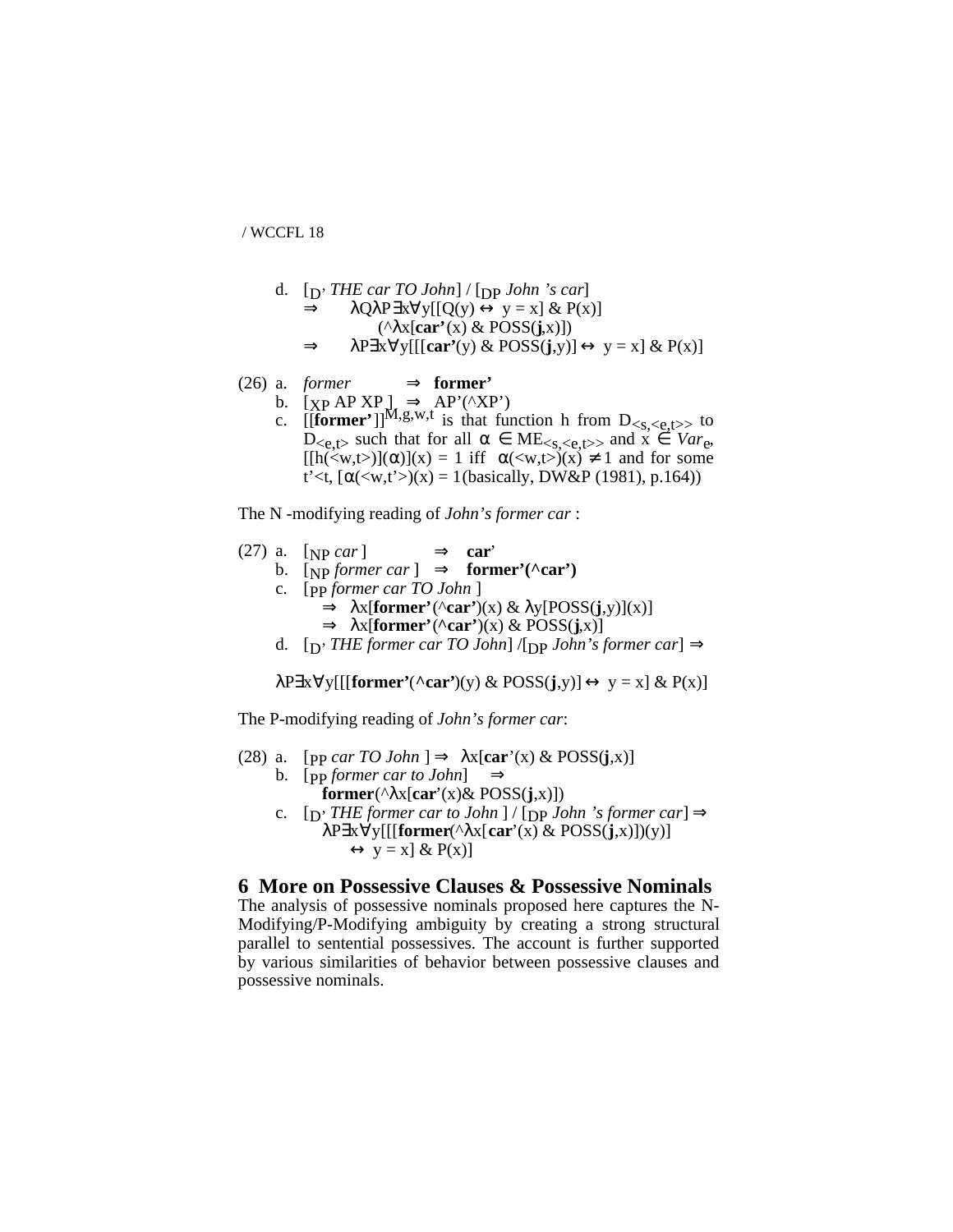### **6.1 Constraints on Subjects**

Freeze (1992) notes that possessive constructions are sensitive to the [±human] value of their possessor subject. Specifically, a [-human] subject of *have* requires the theme to be an "inalienably possessed, or 'characteristically associated' noun (i.e., treated as inalienably possessed)" (p.583). Possessives containing an alienable theme and a [-human] subject are of reduced acceptability. Compare (29a-d), from Freeze (1992). By contrast, Freezes notes that when the subject is [+human], the theme is not limited to these possession types, and may be alienable, inalienable or characteristically associated (30a-c):

- (29) a. The tree has branches. ('inalienable possession')
	-
	- b. The flour has weevils (in it). ('characteristic association')
	- c. \*The tree has a nest.
	- d. \*The flour has a ring.

(30) a. The boy has a needle.

- b. The boy has a cousin/nose
- c. The boy has fleas (on him).

This same pattern of facts appears to hold in the case of possessive nominals, compare (31) and (32):

(31) a. The tree's branches ('inalienable possession')

b. The flour's weevils ('characteristic association')

- c. \*The tree's nest
- d. \*The flour's ring
- (32) a. The boy's needle
	- b. The boy's cousin/nose
	- c. The boy's fleas

Assuming this distribution is a grammatical matter, it supports the idea of treating the two classes of possessives in a syntactically parallel way.

## **6.2 Hungarian Possessors**

This analysis also provides an attractive view of certain case alterna-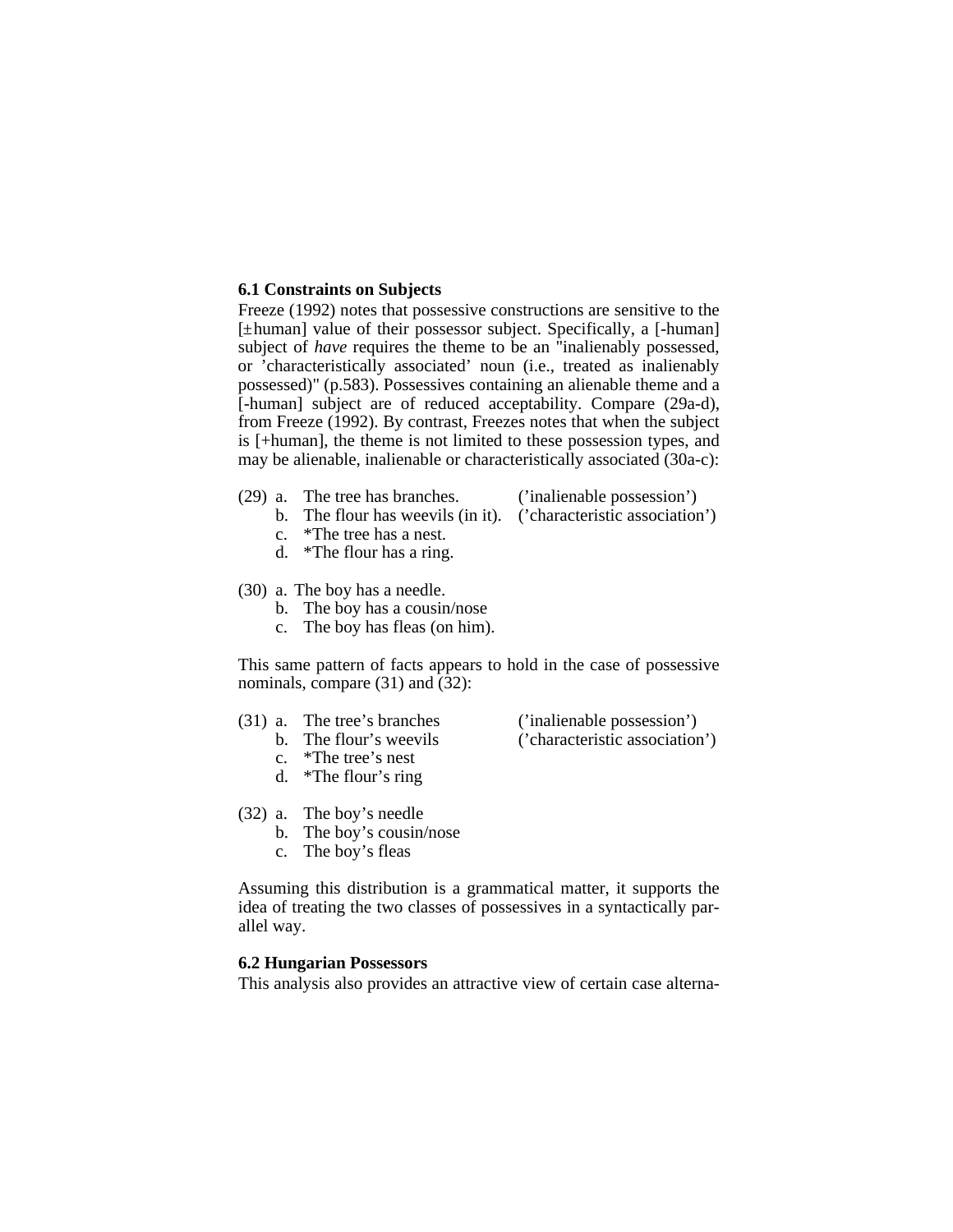tions in possessive nominals. English has nominative-marked possessive subjects and a "possessive copula" (*have*) that (according to Freeze) is produced by incorporating a locative P (*to*) into an existential copula (be) (33):

(33) a. Mary has a husband. b.  $[p \text{ Mary } TO+be [pp t [p' t ]]] (TO+be = have)$ |\_\_\_\_\_\_\_\_\_\_\_\_\_\_\_\_\_\_\_\_|

A second, more common pattern is one in which the existential copula appears throughout, and where a locative preposition or oblique case-marking surfaces in the possessive. This pattern is illustrated by the Hindi and Finnish data in (21) and (22), On Freeze's account, the latter derive by raising of the entire P' to IP spec position; no incorporation of P into the copula occurs (34):

 $(34)$  a. Liisa-lla on mies  $(=(21b))$ Lisa-adessive COP(LOC) man 'Lisa has a husband' b.  $[p \text{ Liisa-lla} \text{ on } [pp \text{ mies } [p \text{ } t \text{ } ] ]]$ 

|\_\_\_\_\_\_\_\_\_\_\_\_\_\_\_\_\_\_|

Given our analysis, we might expect parallel variation to show up in possessive nominals. That is, we might expect nominals parallel to (33) and nominals parallel to (35). Hungarian, as described by in an interesting series of papers by Szabolsci (1983, 1994), suggests itself as such a case. Szabolsci observes that the subjects of Hungarian possessive nominals may occur without overt case-marking, a situation she diagnoses as involving Nominative case (35a). Alternatively, Hungarian possessors may show up in the dative case (35b). With the nominative possessor, the definite determiner may be absent, whereas with the dative possessor, the definite determiner is required: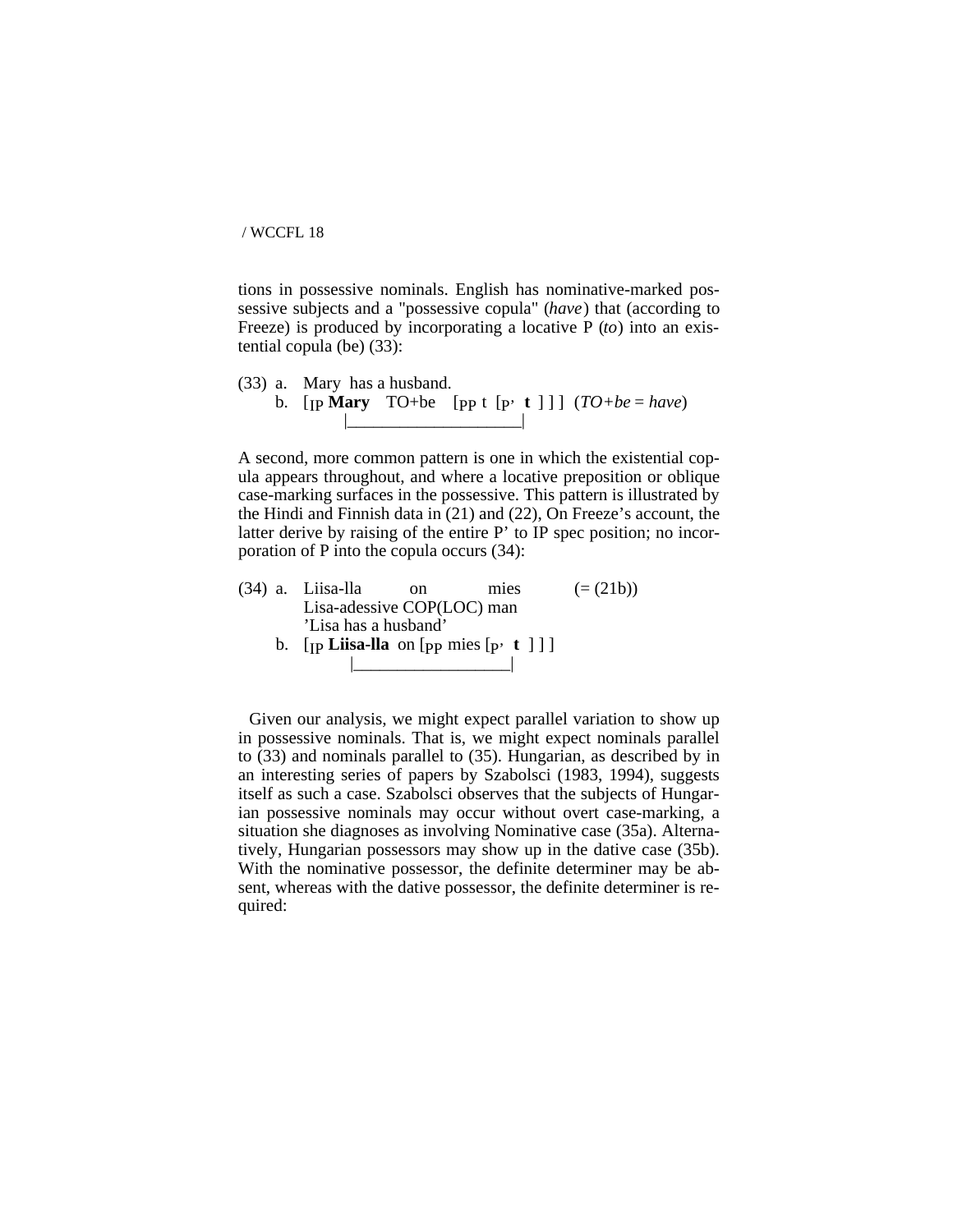- (35) a. Mari kalap-ja-i Mari-**NOM** hat-POSS-PL(-3SG) Mari's hats' b. Mari-nak a kalap-ja-i
	- Mari-**DAT** the hat-POSS-PL(-3SG) Mari's hats'

Under our analysis, we can view this alternation in terms of the English/Finnish alternation shown above. That is, we can take Hungarian to show in possessive nominals both of the two options noted by Freeze. With the nominative possessors, P incorporates into the definite determiner. The determiner + preposition aggregate (*TO + a*) spells out as  $\varnothing$  and the subject surfaces in nominative case, as in English sentential possessives. With the dative possessors, no incorporation of P into the definite determiner (*a*) occurs. Thus the latter shows up obligatorily, and the subject surfaces in an oblique case, as with Finnish sentential possessives.<sup>6</sup>

#### **References**

- Abney, S. (1987) *The English Noun Phrase in its Sentential Aspect*. Ph.D. dissertation, MIT, Cambridge,MA.
- Barwise, J. and R. Cooper (1981) "Generalized Quantifiers and Natural Language," *Linguistics and Philosophy 4*: 159-200.
- Burton, S. (1997) "Past Tense on Nouns as Death, Destruction and Loss," in K. Kusomoto (ed.) *Proceedings of the North East Linguistic Society 27*, GLSA, University of Massachusetts.
- Cooper, R. (1983) *Quantification and Syntactic Theory*. Dordrecht: D. Reidel.
- Dikken, Marcel. den. 1996. How external is the external argument? Paper presented at WECOL.

<sup>&</sup>lt;sup>o</sup> These remarks leave open the case in Hungarian where the possessor is marked nominative and the definite determiner is present, as in *a Mari kalap-ja-i* Mari's hats'. Interestingly, in addition to the English and Finnish paradigms, Freeze (1992) identifies a thrid possibility with sentential possessives. This is the case where the bare location phrase moves to subject position, and where P reanalyzes with the copula, but spells out as *be*+P. Freeze suggest that Portuguese shows both of these possibilities: both have and the possibility of spelling out *be*+P explicitly. A natural possibility that we will not explore here is that the laternation in Hungarian possessive nominals with a nominal subject is parallel to the Portuguese case.